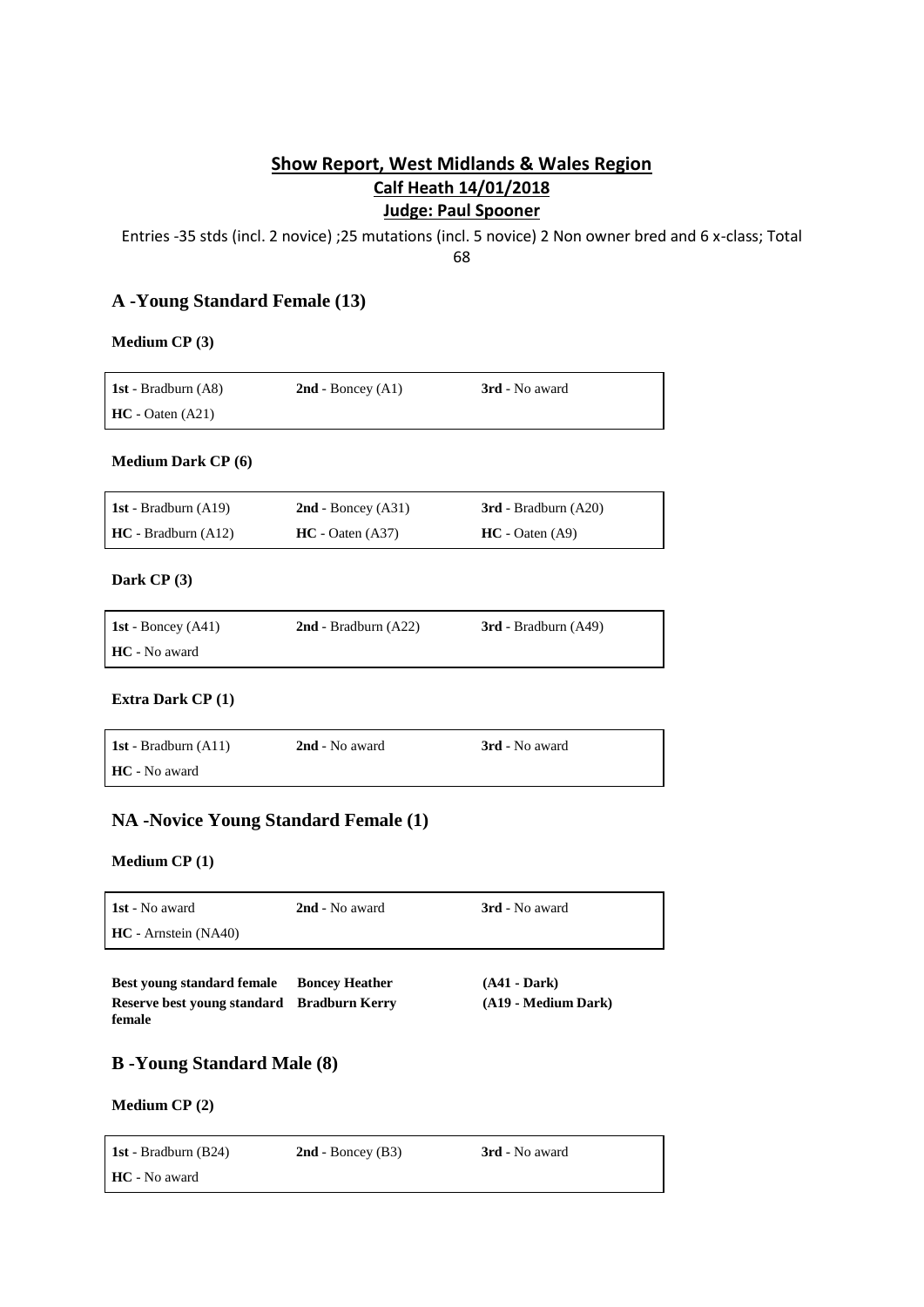#### **Medium Dark CP (2)**

| 1st - No award<br>$HC - Helmore (B14)$ | 2nd - No award         | 3rd - Mitchell (B45)   |
|----------------------------------------|------------------------|------------------------|
| Dark $CP(4)$                           |                        |                        |
| 1st - Bradburn $(B32)$                 | $2nd$ - Bradburn (B20) | $3rd$ - Bradburn (B28) |
| $HC - King$ Sandy (B18)                |                        |                        |
| <b>Best young standard male</b>        | <b>Bradburn Kerry</b>  | $(B24 - Medium)$       |

| Reserve best young standard Bradburn Kerry | $(B32 - Dark)$      |
|--------------------------------------------|---------------------|
| <b>Boncey Heather</b>                      | $(A41 - Dark)$      |
| Reserve best voung standard Bradburn Kerry | (A19 - Medium Dark) |
|                                            |                     |

# **C -Adult Standard Female (5)**

### **Medium Dark CP (3)**

| <b>1st</b> - Bradburn $(C3)$ | $2nd$ - Bradburn (C16) | $3rd$ - Oaten (C12) |
|------------------------------|------------------------|---------------------|
| <b>HC</b> - No award         |                        |                     |

## **Dark CP (2)**

| <b>1st</b> - Bradburn $(C13)$ | 2nd - No award | $3rd$ - Oaten (C36) |
|-------------------------------|----------------|---------------------|
| HC - No award                 |                |                     |

# **NC -Novice Adult Standard Female (1)**

### **Medium CP (1)**

| <b>1st</b> - No award | 2nd - No award | <b>3rd</b> - Arnstein (NC31) |
|-----------------------|----------------|------------------------------|
| <b>HC</b> - No award  |                |                              |

| <b>Best adult standard female</b> | <b>Bradburn Kerry</b> | (C3 - Medium Dark)  |
|-----------------------------------|-----------------------|---------------------|
| Reserve best adult standard       | <b>Bradburn Kerry</b> | (C16 - Medium Dark) |
| female                            |                       |                     |

## **D -Adult Standard Male (7)**

### **Medium Dark CP (2)**

| <b>1st</b> - Bradburn $(D14)$ | $2nd$ - Oaten (D43) | <b>3rd</b> - No award |
|-------------------------------|---------------------|-----------------------|
| HC - No award                 |                     |                       |

**Dark CP (3)**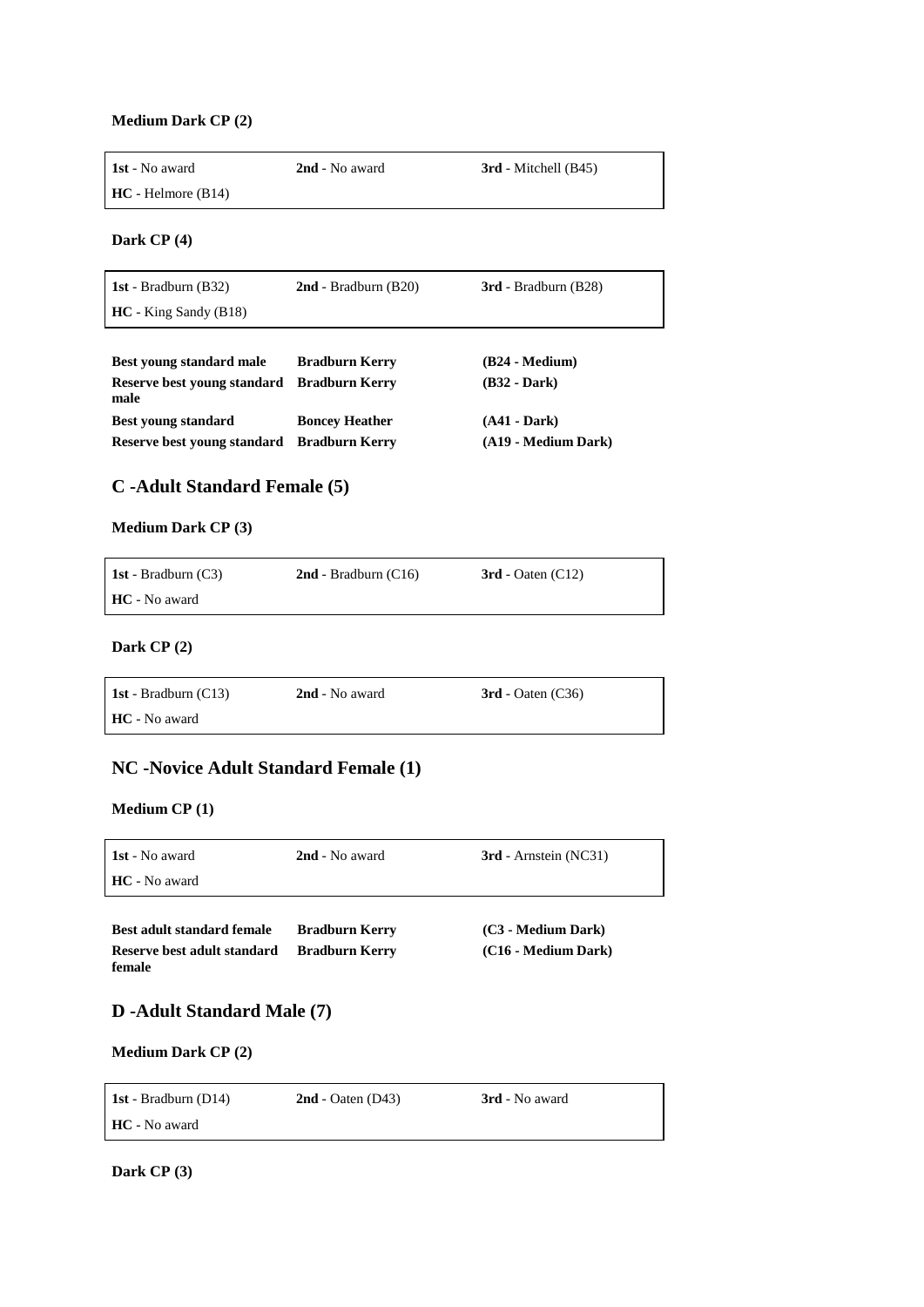| <b>1st</b> - Bradburn (D30) | $2nd$ - Bradburn (D17) | <b>3rd</b> - No award |
|-----------------------------|------------------------|-----------------------|
| <b>HC</b> - No award        |                        |                       |

**Extra Dark CP (2)**

| 1st - Bradburn $(D16)$              | $2nd$ - Bradburn (D1) | 3rd - No award      |
|-------------------------------------|-----------------------|---------------------|
| HC - No award                       |                       |                     |
|                                     |                       |                     |
| Best adult standard male            | <b>Bradburn Kerry</b> | (D14 - Medium Dark) |
| Reserve best adult standard<br>male | <b>Bradburn Kerry</b> | (D30 - Dark)        |
| Best adult standard                 | <b>Bradburn Kerry</b> | (C3 - Medium Dark)  |
| Reserve best adult standard         | <b>Bradburn Kerry</b> | (D14 - Medium Dark) |
| <b>Best standard</b>                | Bradburn Kerry        | (C3 - Medium Dark)  |
| Reserve best standard               | <b>Bradburn Kerry</b> | (D14 - Medium Dark) |

# **E -Young Mutations (15)**

#### **Wilson White - Not Colour Phased (4)**

| <b>1st</b> - No award | $2nd$ - Bradburn (E24) | $3rd$ - Boncey (E11) |
|-----------------------|------------------------|----------------------|
| $HC - Bradburn (E17)$ | $HC - Boncev (E21)$    |                      |

### **Beige - Not Colour Phased (6)**

| 1st - Oaten $(E35)$  | $2nd$ - Oaten (E32) | $3rd$ - Bradburn (E34) |
|----------------------|---------------------|------------------------|
| <b>HC</b> - No award |                     |                        |

### **Sullivan Ultra Violet - Not Colour Phased (3)**

| 1st - Helmore $(E40)$ | $2nd$ - Helmore (E48) | $3rd$ - Helmore (E42) |
|-----------------------|-----------------------|-----------------------|
| HC - No award         |                       |                       |

### **AOC (2)**

# **NE -Novice Young Mutation (3)**

### **Black Velvet - Not Colour Phased (2)**

| <b>1st</b> - No award | $2nd$ - Arnstein (NE20) | <b>3rd</b> - Arnstein (NE19) |
|-----------------------|-------------------------|------------------------------|
| <b>HC</b> - No award  |                         |                              |

**Self Black - Not Colour Phased (1)**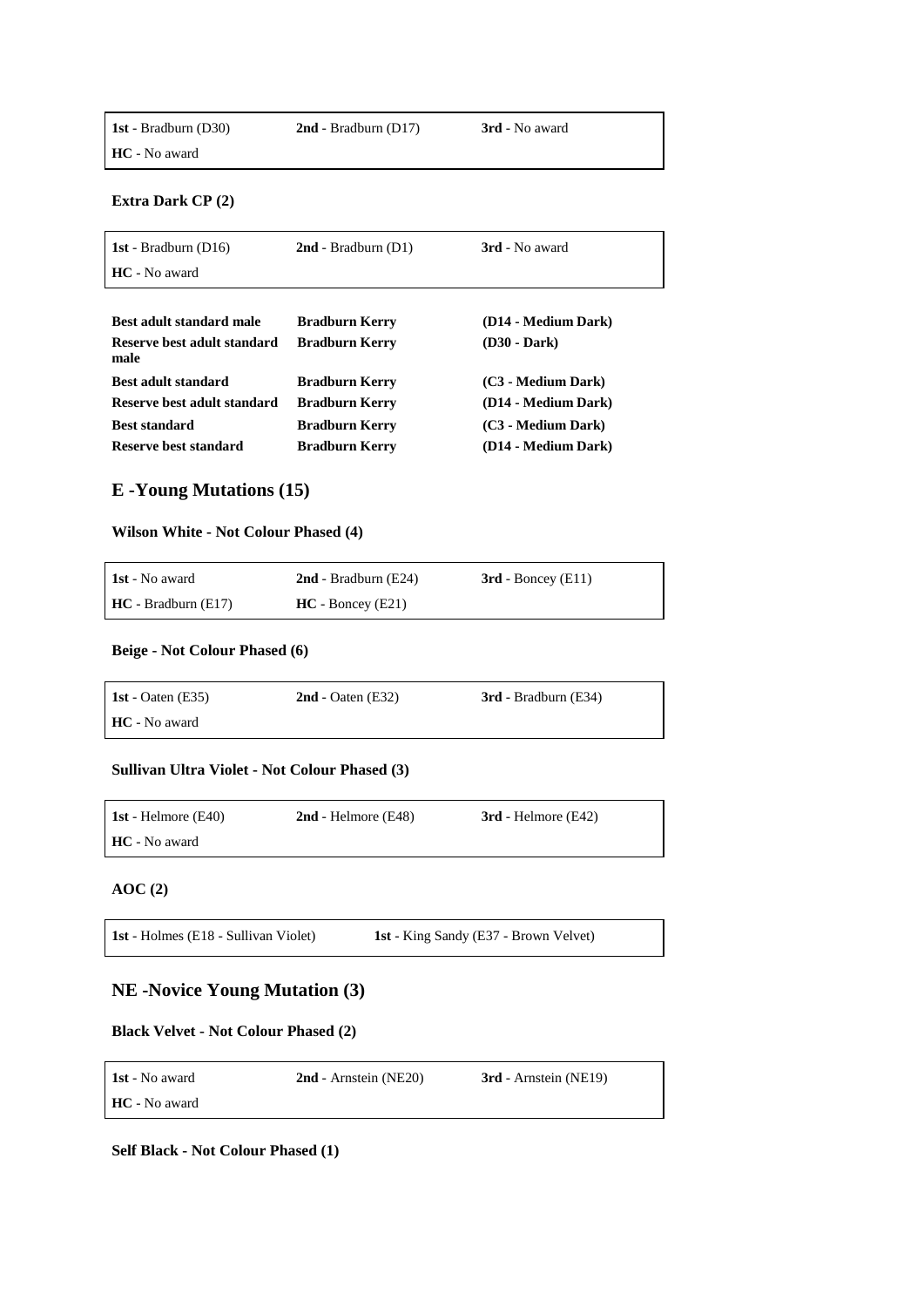**HC** - Ferguson (NE46)

**1st** - No award **2nd** - No award **3rd** - No award

**Best young mutation Oaten Denise (E35 - Beige) Reserve best young mutation Cameron Holmes (E18 - Sullivan Violet)**

## **F -Adult Mutations (5)**

**AOC (5)**

| 1st - Holmes $(F47 - Beige)$               | 2nd - Bradburn (F20 - Wilson White) |
|--------------------------------------------|-------------------------------------|
| <b>1st</b> - Bradburn (F27 - Black Velvet) | 2nd - Bradburn (F36 - Pink White)   |

# **NF -Novice Adult Mutation (2)**

### **Wilson White - Not Colour Phased (2)**

| 1st - No award                     | 2nd - No award        | 3rd - Daniel (NF24)  |  |
|------------------------------------|-----------------------|----------------------|--|
| $HC - Daniel (NF14)$               |                       |                      |  |
|                                    |                       |                      |  |
| <b>Best adult mutation</b>         | <b>Bradburn Kerry</b> | (F27 - Black Velvet) |  |
| <b>Reserve best adult mutation</b> | <b>Cameron Holmes</b> | $(F47 - Beige)$      |  |
| <b>Best mutation</b>               | <b>Bradburn Kerry</b> | (F27 - Black Velvet) |  |

**Reserve best mutation Oaten Denise (E35 - Beige)**

## **PM -Purchased Mutations (2)**

**Black Velvet - Not Colour Phased (1)**

| <b>1st</b> - No award  | 2nd - No award | <b>3rd</b> - No award |
|------------------------|----------------|-----------------------|
| $HC$ - Ferguson (PM19) |                |                       |

### **Brown Velvet - Not Colour Phased (1)**

| 1st - No award                        | 2nd - No award        | 3rd - No award       |
|---------------------------------------|-----------------------|----------------------|
| HC - No award                         |                       |                      |
|                                       |                       |                      |
| <b>Grand show champion</b>            | <b>Bradburn Kerry</b> | (C3 - Medium Dark)   |
| <b>Reserve grand show</b><br>champion | <b>Bradburn Kerry</b> | (F27 - Black Velvet) |

# *Standard Breeders Award*

| Place | Exhibitor       | Points | <b>Entries</b> |
|-------|-----------------|--------|----------------|
|       | <b>Bradburn</b> | 50.5   | 10             |